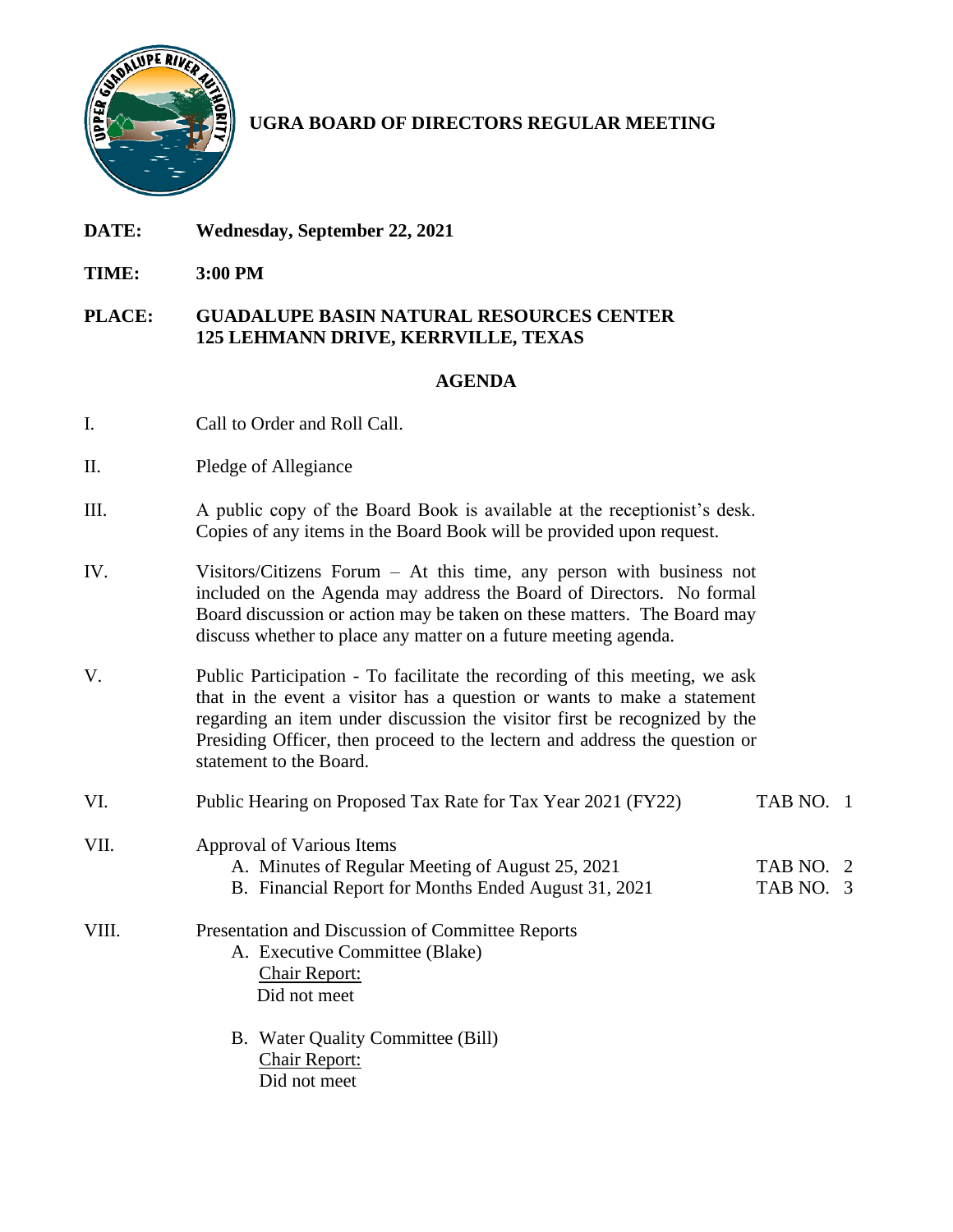Staff Report

- Application update for Water Enhancement through Brush Management Cost Share Program
- C. Watershed Stewardship Committee (Aaron) Chair Report: Did not meet
- D. Education Committee (Maggie) Chair Report: Did not meet
- E. Public Outreach Committee (Blake) Chair Report: Did not meet

Staff Report:

- Application update for Rainwater Catchment Rebate Program
- F. Guadalupe-Blanco River Trust (Diane and Maggie) Trustee Report: Did not meet
- IX. Discussion and Appropriate Action: Presentation Guadalupe-Blanco TAB NO. 4 River Authority Habitat Conservation Plan Update; Nathan Pence, GBRA X. Discussion and Appropriate Action - Adoption of Fiscal Year 2022 TAB NO. 5 Budget XI. Discussion and Appropriate Action - Adoption of Maintenance Tax Rate TAB NO. 6 for the 2021 Tax Year (FY22) XII. Discussion and Appropriate Action - Interlocal Agreement (ILA) TAB NO. 7 Between Kerr County and the Upper Guadalupe River Authority (UGRA) for Water Quality Protection through Feral Hog Management XIII. Discussion and Appropriate Action – Revisions to Rainwater TAB NO. 8 Catchment Rebate Program XIV. Discussion and Appropriate Action – Revisions to Large TAB NO. 9 Rainwater System Incentive Program XV. Discussion and Appropriate Action – Revisions to Water Enhancement TAB NO. 10 Cost Share Program (Brush Management)